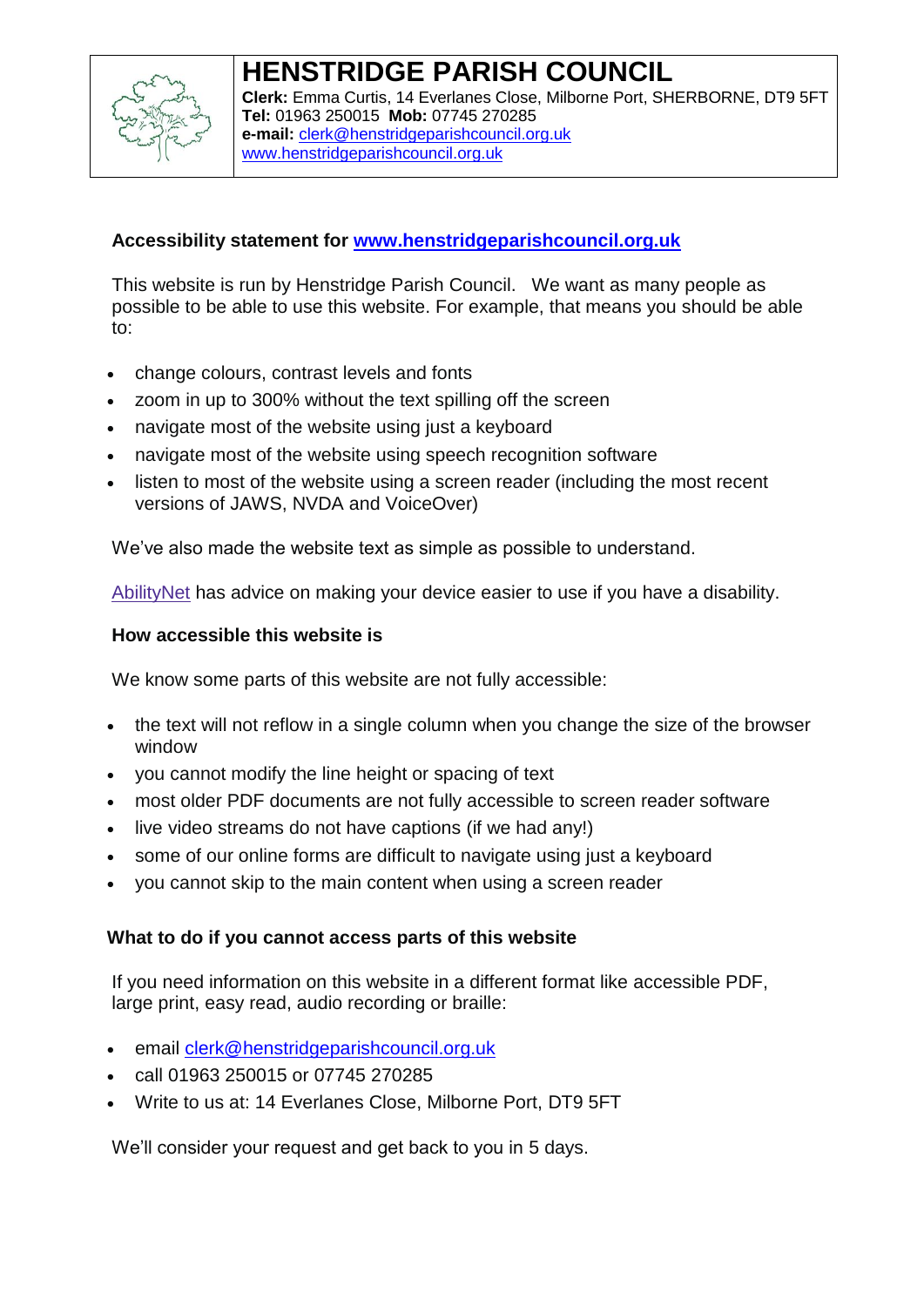## **Reporting accessibility problems with this website**

We're always looking to improve the accessibility of this website. If you find any problems not listed on this page or think we're not meeting accessibility requirements please contact the Parish Clerk on the details provided above.

#### **Enforcement procedure**

The Equality and Human Rights Commission (EHRC) is responsible for enforcing the Public Sector Bodies (Websites and Mobile Applications) (No. 2) Accessibility Regulations 2018 (the 'accessibility regulations'). If you're not happy with how we respond to your complaint, contact the Equality [Advisory](https://www.equalityadvisoryservice.com/) and Support Service [\(EASS\).](https://www.equalityadvisoryservice.com/)

### **Contacting us by phone or visiting us in person**

Find out how to contact us<http://henstridgeparishcouncil.org.uk/contact/>

### **Technical information about this website's accessibility**

Henstridge Parish Council is committed to making its website accessible, in accordance with the Public Sector Bodies (Websites and Mobile Applications) (No. 2) Accessibility Regulations 2018.

This website is partially compliant with the Web Content [Accessibility](https://www.w3.org/TR/WCAG21/) Guidelines [version](https://www.w3.org/TR/WCAG21/) 2.1 AA standard, due to the non-compliances listed below.

#### **Non accessible content**

The content listed below is non-accessible for the following reasons:

• The main menu bar and header image is not compliant; however, this has been mitigated by producing a text only menu at the bottom.

### **Non-compliance with the accessibility regulations**

Some images do not have a text alternative, so people using a screen reader cannot access the information. This fails WCAG 2.1 success criterion 1.1.1 (non-text content). We will add text alternatives for all images by September 2020. When we publish new content, we'll make sure our use of images meets accessibility standards.

Some older documents are not helpfully named: Since 2018 all documents have been named to reflect their content, but we have no plan to retrospectively change anything before 2018.